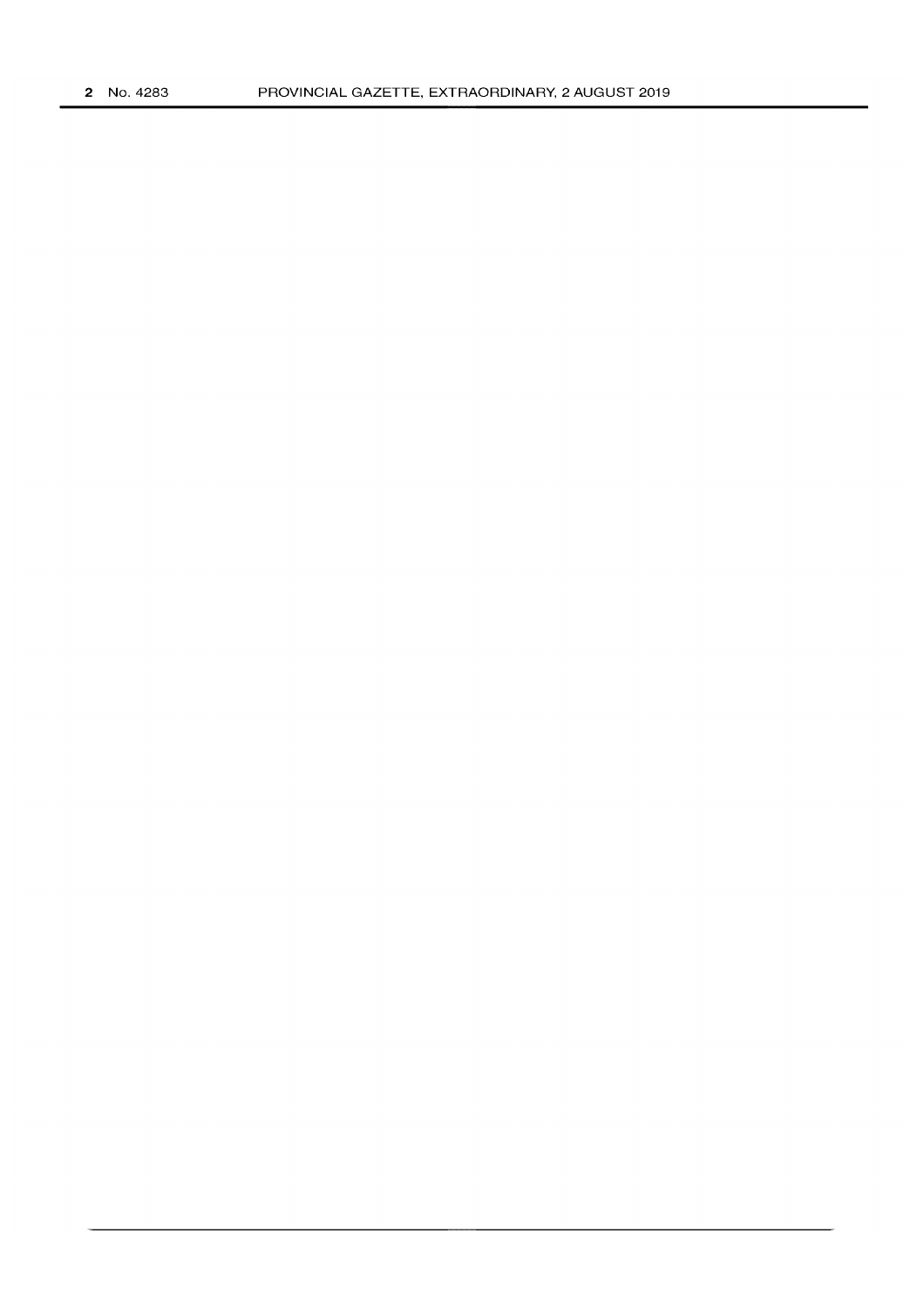### **CONTENTS**

|     |                                                                                                               | Gazette<br>No. | Page<br>No. |
|-----|---------------------------------------------------------------------------------------------------------------|----------------|-------------|
|     | LOCAL AUTHORITY NOTICES • PLAASLIKE OWERHEIDS KENNISGEWINGS                                                   |                |             |
| 178 | Local Government: Municipal Property Rates Act, 2004: Resolution for levying property rates for the financial | 4283           |             |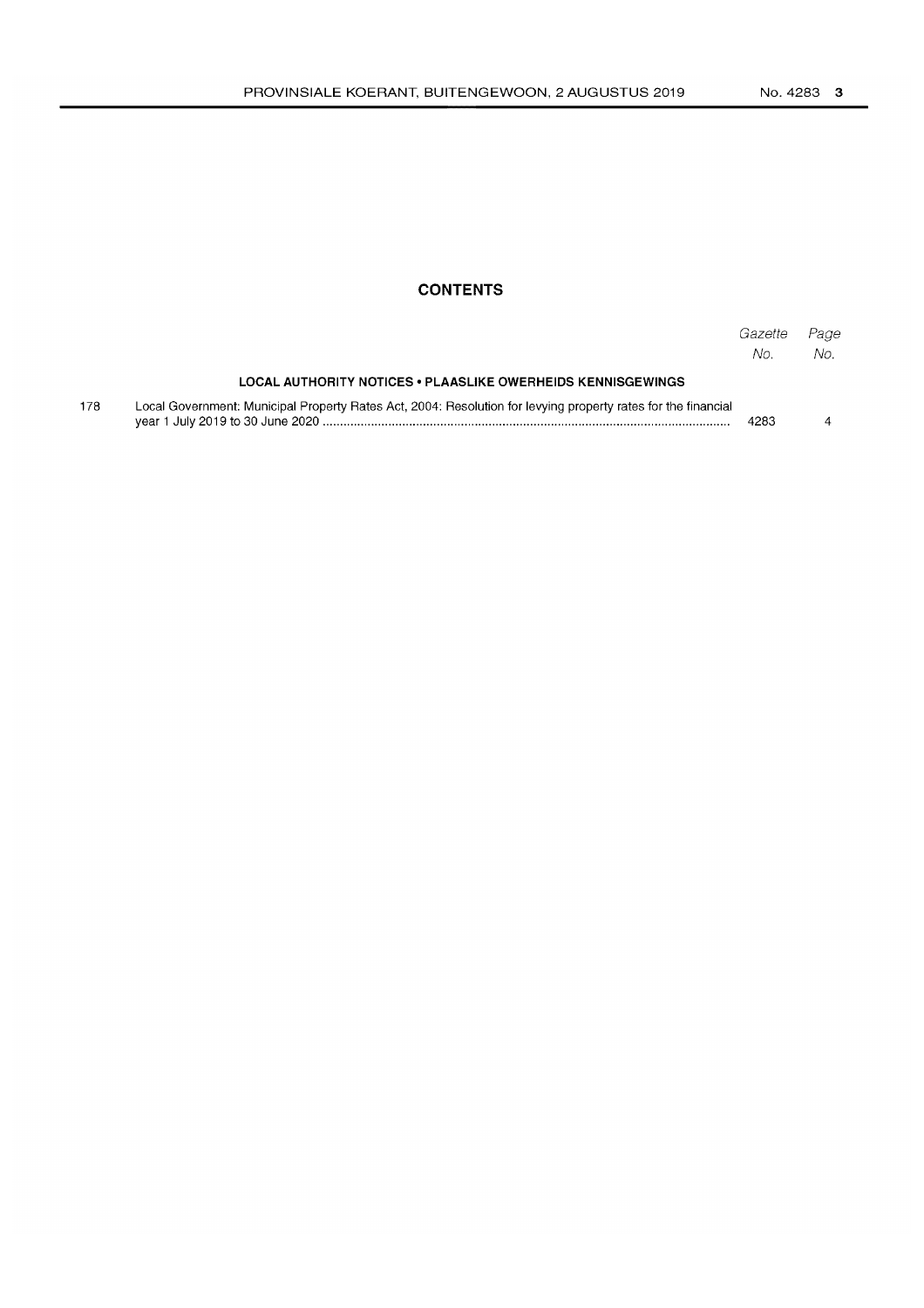# LOCAL AUTHORITY NOTICES • PLAASLIKE OWERHEIDS KENNISGEWINGS

## LOCAL AUTHORITY NOTICE 178 OF 2019





+27 (0)45

28106/2019

5480

#### MUNICIPAL NOTICE: CONl149/19

#### RESOLUTION LEVYING PROPERTY RATES FOR FINANCIAL YEAR 01 JULY 2019 TO 30 **JUNE 2020**

Notice is hereby given in terms of section 14 (1) and (2) of the Local Government: Municipal Property Rates Act, 2004; that at its meeting of 28/0612019. the Council resolved by the way of Council Resolution number CON/149/19, to levy the rates on property reflected in the schedule below with effect from 1 July 2019.

| <b>Categories</b>                                                                                                                                                       | Ratio in relation to residential property |
|-------------------------------------------------------------------------------------------------------------------------------------------------------------------------|-------------------------------------------|
| <b>Residential property</b>                                                                                                                                             | 1:1                                       |
| Vacant properties                                                                                                                                                       | 1:2                                       |
| <b>Business &amp; commercial properties</b>                                                                                                                             | 1:1.5                                     |
| <b>Industrial</b>                                                                                                                                                       | 1:2                                       |
| <b>Agricultural Land for Farming</b>                                                                                                                                    | 1:0.25                                    |
| Agricultural land portions used for other purposes<br>than agriculture - commercially, hospitality of<br>guests, purposes of ecotourism, trading or hunting<br>of game. | 1:1.5                                     |
| Property with mining permit                                                                                                                                             | 1:2                                       |
| Property with mineral rights                                                                                                                                            | $\cdot$ 2                                 |
| <b>Public Service Purpose</b>                                                                                                                                           | 1:2                                       |
| Public service infrastructure                                                                                                                                           | 1:0.25                                    |

 $\begin{bmatrix} \frac{1}{2} & 0 & 0 & 0 \\ 0 & 0 & 0 & 0 \\ 0 & 0 & 0 & 0 \\ 0 & 0 & 0 & 0 \\ \end{bmatrix} \begin{bmatrix} \frac{1}{2} & 0 & 0 \\ 0 & 0 & 0 \\ 0 & 0 & 0 \\ 0 & 0 & 0 \\ \end{bmatrix} \begin{bmatrix} \frac{1}{2} & 0 & 0 \\ 0 & 0 & 0 \\ 0 & 0 & 0 \\ 0 & 0 & 0 \\ \end{bmatrix} \begin{bmatrix} \frac{1}{2} & 0 & 0 \\ 0 & 0 & 0 \\ 0 & 0 & 0 \\ 0 & 0 & 0 \\ \end$ 

Municipal